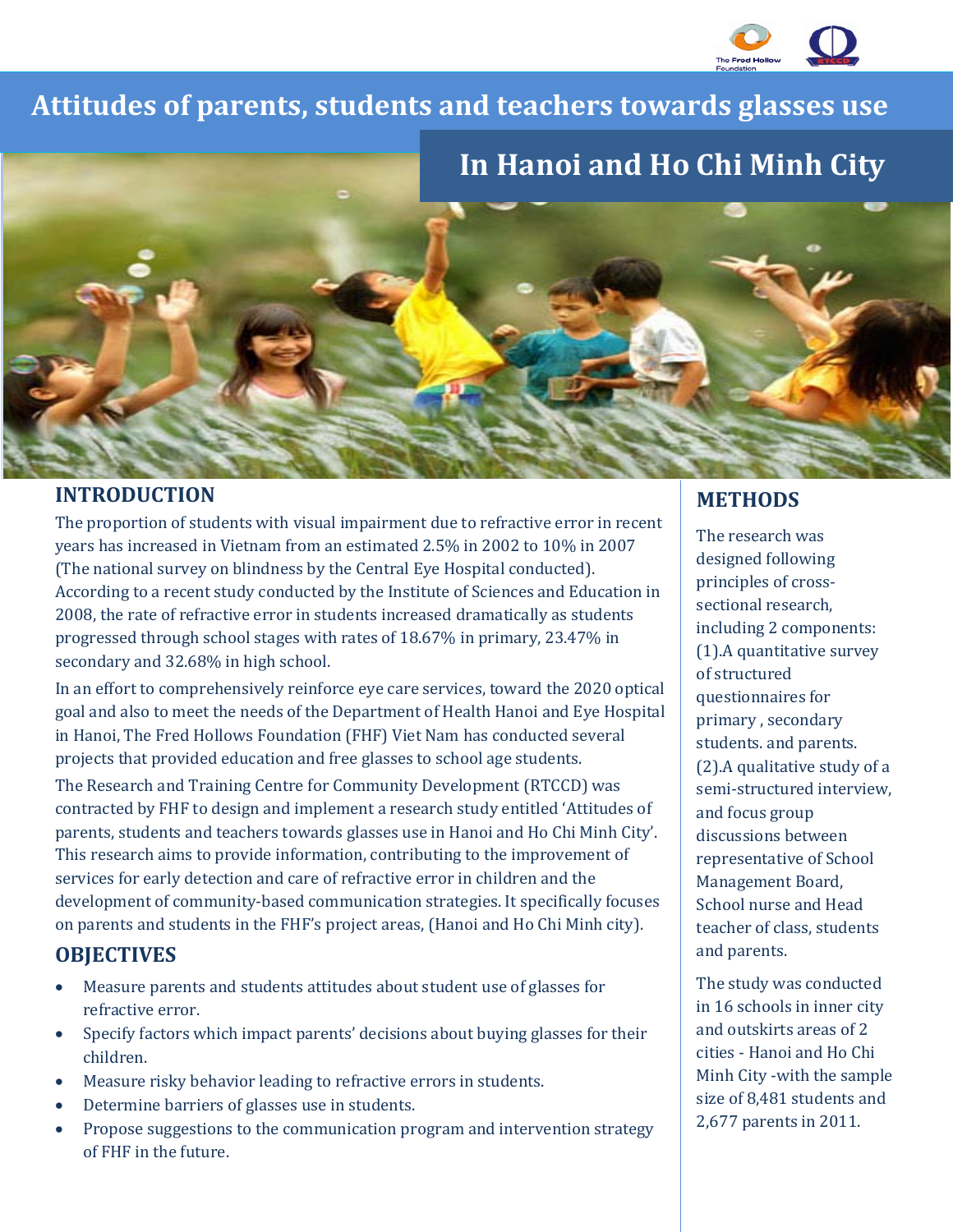# **KEY FINDINGS**

#### STUDENTS AND PARENTS'PERSPECTIVES OF GLASSES USE:

The results showed that only 6% of parents answered that they wouldn't let their children wear glasses even if recommended by doctors, mostly due to inconvenience (41.9%).

The rate of students disliking having to wear them was quite high in both primary and secondary students. This rate was more than 80%. The main reason for secondary students being inconvenience (46.4%) and aesthetics for primary students (32%).

The 3 most important factors when buying glasses for both students and parents emphasized were: glasses are suitable with the eye condition' (79%), 'following doctor recommendation' (68.3%), and 'good quality' (63.9%). In actuality, the result analysis showed that there may be up to 57% of students receiving free glasses that do not wear them due to disliking the appearance, especially in inner city areas.





#### OBSTACLES TO EARLY DETECTION, SERVICE ACCESS AND GLASSES USE:

Despite pain, such as headache, eye pain, or strain, and/or blurred vision after learning, reading, or playing, nearly 30% of students would not inform their parents. The majority of secondary school students responded that this is a normal problem (51.8%), while primary school students feared the possibility of having to wear glasses (31.3%).

Most concerning, one out of five parents does not do anything after being informed of their child's visual problems (Primary: 23.1%, junior secondary: 20.3%). The reasons given include: (1) 42.8% think that it's normal; (2) 40% are too busy; (3) 13.2% think that the medical expense is too high; and (4) 6.7% say the hospital is too far away.

Qualitative interviews with students also demonstrated that students often persist with blurred vision until they cannot see some objects at all. Then they will tell their parents first and next their head class teacher – indicating programs need to improve communication efforts to enhance knowledge as well as confidence in students to be able to share their problems.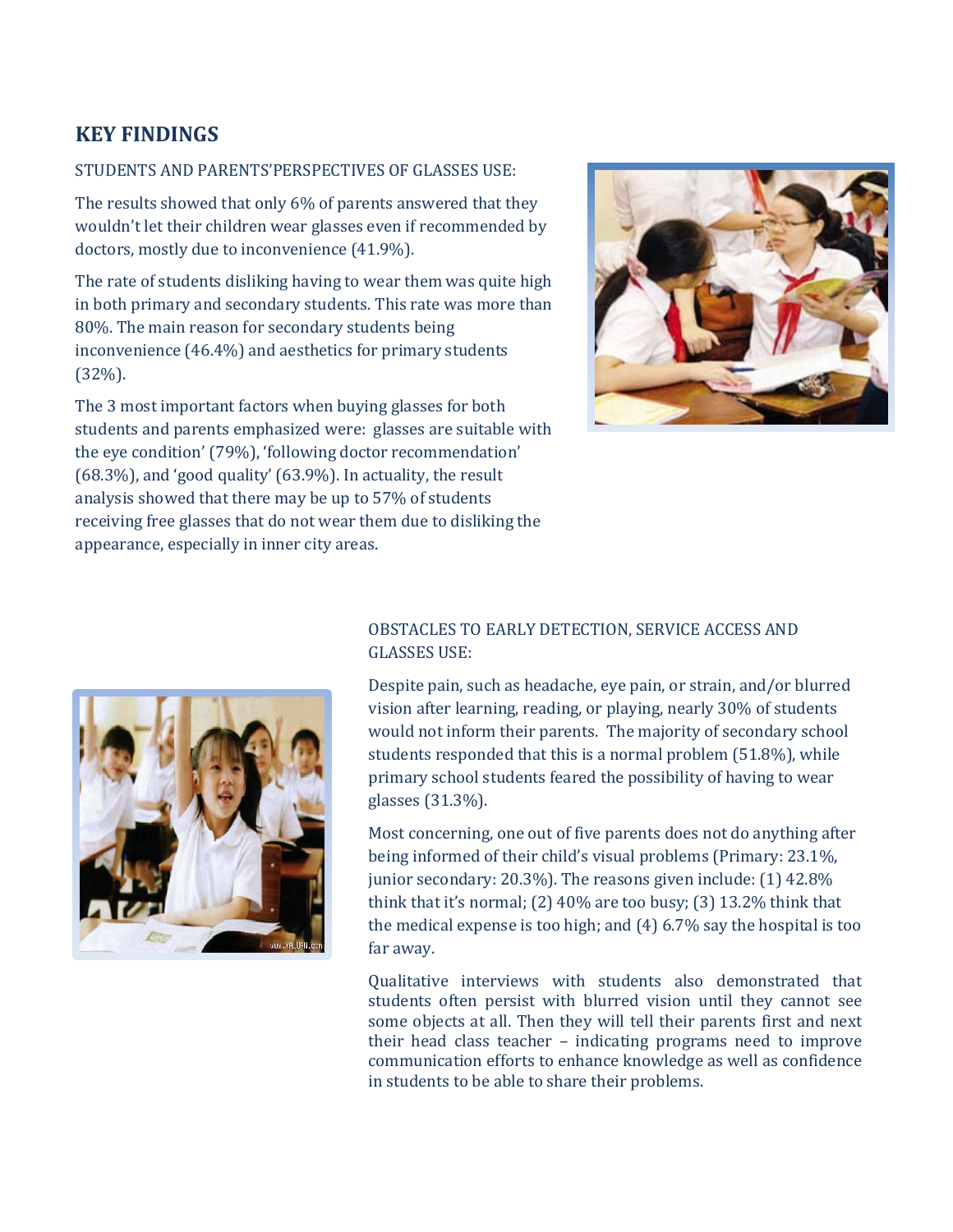#### INFLUENCING FACTORS TO DECISION MAKING IN EYE CARE SERVICE USE:

Although 59% of parents revealed that they choose to bring their children to hospitals for eye examinations, the qualitative research showed that the majority feel confused when choosing eye care services, due to lack of knowledge about the quality.

Periodic re-examination and adjustment of glasses strength are the issues that need to be communicated to Vietnamese parents. The study results show that 15% of parents do not take their children to have their eyes re-checked and only 23% do take them within 6 - 12 months from the previous check-up.

The average price that parents could afford for a pair of glasses was around VND 450.000 (exchange rate: USD  $1 =$  VND 20,000). The lowest price stated was VND 20.000 and the highest was VND 20.000.000 (contact lenses). There was no statistically significant difference between primary and junior secondary students, Hanoi and HCMC, and





#### HABITUAL BEHAVIORS OF STUDENTS MAY IMPACT THEIR EYESIGHT:

How to prevent RE for Vietnamese students? This is a question that parents, head class teacher and school health staff all feel confused about. Most interviewed head class teachers and school health staff commented that students lack sufficient time for eye rest and blame high levels of work involving close focused vision; worsened by pressure to perform, computer usage, and lack of outdoor activity (averaged at only 1.5 hours per day).

Available light in classrooms and homes also needs to be considered. Observation of the research team during data collections indicate that students usually sit to learn with their heads nodding near the tables, some schools had insufficient light, especially the schools inside street. The percentage of students feeling uncomfortable with their studying area at home increased across grades. Study desks at home may not appropriate to their height, especially for secondary students, who need new or adjusted desks.

#### SCHOOL HEALTH SYSTEM AND REFRACTIVE ERROR PREVENTION:

The precaution function of refractive error for student needs to stay focused on whom : family, school healthcare or national policy ? It is confirmed that there does not exist any single solution for this outstanding issue. The research results showed that school nurses are not only still limited in their own capacities, but students also find it uncomfortable to share and offer information for advisory. Refinement check and communication activities about refractive error at schools often are implemented in appearance without any backup. As a result, the function of precaution and early detection should be the responsibility of family and national policy, in order to be more efficient.